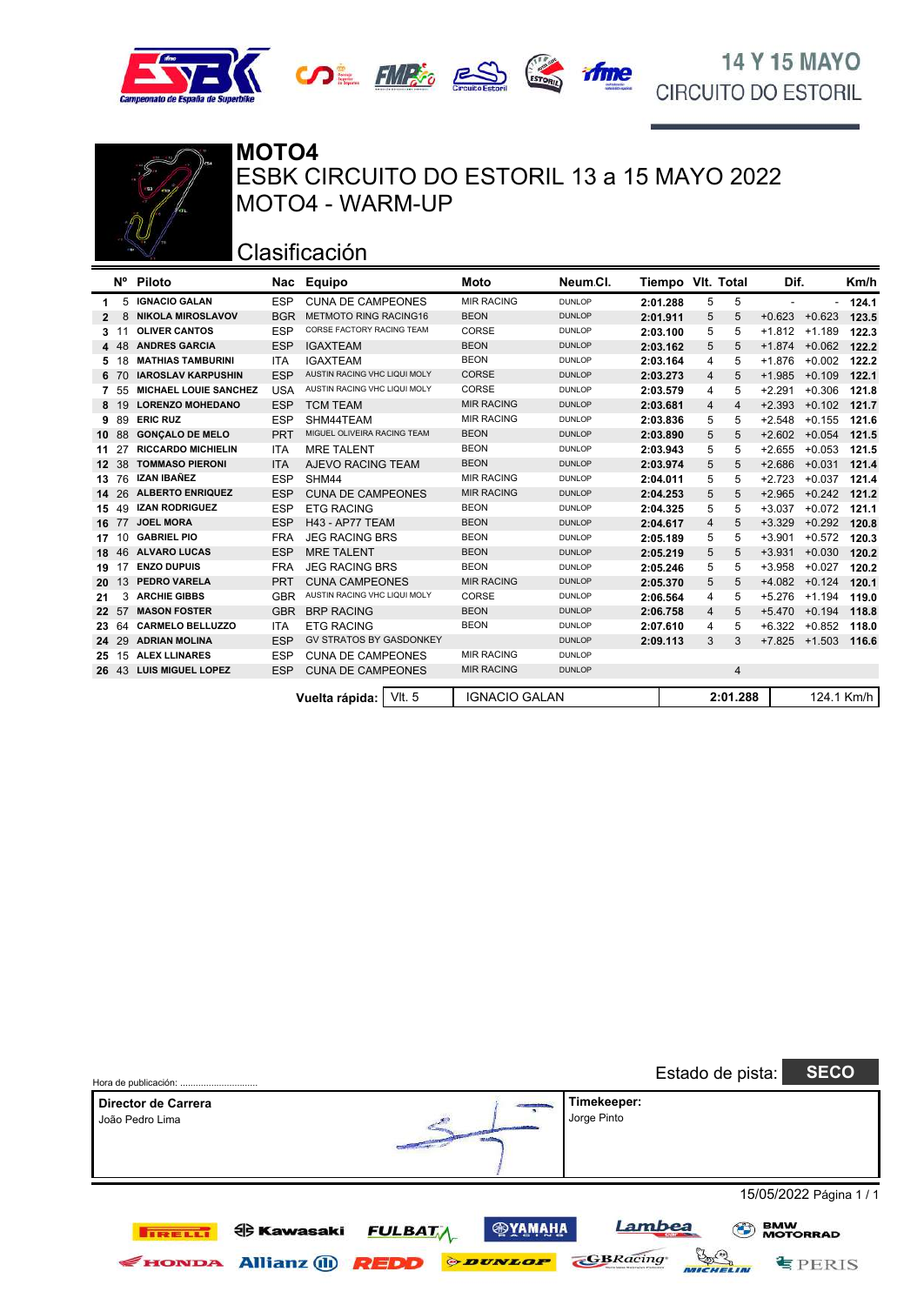



## **14 Y 15 MAYO CIRCUITO DO ESTORIL**



MOTO4 - WARM-UP ESBK CIRCUITO DO ESTORIL 13 a 15 MAYO 2022 **MOTO4**

#### Vuelta a vuelta

**TIRELLI ED** Kawasaki

|                     |                       |                              |                  |                  | __ Vuelta invalidada                          | Mejor Personal         |                     | Mejor de la sesión<br><b>B</b> Cruzando por el pit lane |                           |                  |                  |                    |                                               |  |  |
|---------------------|-----------------------|------------------------------|------------------|------------------|-----------------------------------------------|------------------------|---------------------|---------------------------------------------------------|---------------------------|------------------|------------------|--------------------|-----------------------------------------------|--|--|
| VIt.                | Tiempo                |                              |                  |                  | Sector 1 Sector 2 Sector 3 Sector 4 T. Sesión |                        | VIt.                | Tiempo                                                  |                           |                  |                  |                    | Sector 1 Sector 2 Sector 3 Sector 4 T. Sesión |  |  |
|                     |                       | <b>ARCHIE GIBBS</b>          |                  |                  |                                               | <b>GBR</b>             |                     |                                                         | <b>MATHIAS TAMBURINI</b>  |                  |                  |                    | <b>ITA</b>                                    |  |  |
| 3                   |                       | AUSTIN RACING VHC LIQUI MOLY |                  |                  |                                               | CORSE                  | 18                  | <b>IGAXTEAM</b>                                         |                           |                  |                  |                    | <b>BEON</b>                                   |  |  |
| $\mathbf{1}$        | 2:45.326              | 1:01.294                     | 34.262           | 29.970           | 39.800                                        | 2:45.326               | $\mathbf{1}$        | 2:40.793                                                | 59.063                    | 33.780           | 29.479           | 38.471             | 2:40.793                                      |  |  |
| $\overline{2}$      | 2:35.644B             | 30.584                       | 39.895           | 30.964           | 54.201                                        | 5:20.970               | 2                   | 3:00.280 B                                              | 31.877                    | 44.714           | 34.707           | 1:08.982           | 5:41.073                                      |  |  |
| 3                   | 5:53.442              | 4:10.575                     | 33.276           | 29.742           | 39.849                                        | 11:14.412              | 3                   | 5:37.117                                                | 3:52.636                  | 32.426           | 31.253           | 40.802             | 11:18.190                                     |  |  |
| $\overline{4}$      | 2:06.564              | 27.446                       | 31.448           | 28.431           | 39.239                                        | 13:20.976              | 4                   | 2:03.164                                                | 26.627                    | 30.718           | 27.881           | 37.938             | 13:21.354                                     |  |  |
| 5                   | 2:07.374              | 27.086                       | 32.194           | 28.868           | 39.226                                        | 15:28.350              | 5                   | 2:04.827                                                | 26.517                    | 30.921           | 29.362           | 38.027             | 15:26.181                                     |  |  |
| 5                   |                       | <b>IGNACIO GALAN</b>         |                  |                  |                                               | <b>ESP</b>             | 19                  |                                                         | <b>LORENZO MOHEDANO</b>   |                  |                  |                    | <b>ESP</b>                                    |  |  |
|                     |                       | <b>CUNA DE CAMPEONES</b>     |                  |                  |                                               | <b>MIR RACING</b>      |                     | <b>TCM TEAM</b>                                         |                           |                  |                  |                    | <b>MIR RACING</b>                             |  |  |
| $\mathbf{1}$        | 2:40.124              | 58.484                       | 33.713           | 29.096           | 38.831                                        | 2:40.124               | $\mathbf{1}$        | 4:01.759B                                               | 1:55.873                  | 35.561           | 31.765           | 58.560             | 4:01.759                                      |  |  |
| $\overline{2}$      | 2:30.560B             | 28.795                       | 42.289           | 30.050           | 49.426                                        | 5:10.684               | 2                   | 7:18.097                                                | 5:36.149                  | 32.431           | 29.280           | 40.237             | 11:19.856                                     |  |  |
| 3<br>4              | 5:56.346<br>2:02.023  | 4:18.031<br>25.857           | 31.914<br>30.823 | 28.060<br>27.573 | 38.341<br>37.770                              | 11:07.030<br>13:09.053 | 3<br>4              | 2:05.931<br>2:03.681                                    | 26.551                    | 31.598<br>30.926 | 28.555<br>28.021 | 39.227             | 13:25.787<br>15:29.468                        |  |  |
| 5 <sup>5</sup>      | 2:01.288              | 25.374                       | 30.181           | 27.644           | 38.089                                        | 15:10.341              |                     |                                                         | 25.834                    |                  |                  | 38.900             |                                               |  |  |
|                     |                       | <b>NIKOLA MIROSLAVOV</b>     |                  |                  |                                               | <b>BGR</b>             | 26                  |                                                         | <b>ALBERTO ENRIQUEZ</b>   |                  |                  | <b>ESP</b>         |                                               |  |  |
| 8                   |                       |                              |                  |                  |                                               |                        |                     |                                                         | <b>CUNA DE CAMPEONES</b>  |                  |                  |                    | <b>MIR RACING</b>                             |  |  |
|                     |                       | <b>METMOTO RING RACING16</b> |                  |                  |                                               | <b>BEON</b>            | $\mathbf{1}$        | 2:41.405                                                | 59.694                    | 33.640           | 29.488           | 38.583             | 2:41.405                                      |  |  |
| $\mathbf{1}$        | 2:40.556              | 56.830                       | 35.300           | 29.562           | 38.864                                        | 2:40.556               | $\overline{2}$      | 2:38.074B                                               | 28.342                    | 41.877           | 33.770           | 54.085             | 5:19.479                                      |  |  |
| $\overline{2}$      | 2:31.548B             | 28.600                       | 41.163           | 30.731           | 51.054                                        | 5:12.104               | 3                   | 5:57.576                                                | 4:11.547                  | 33.288           | 32.357           | 40.384             | 11:17.055                                     |  |  |
| 3<br>$\overline{4}$ | 5:53.476<br>2:02.833  | 4:13.817<br>25.807           | 31.987<br>30.683 | 28.308<br>27.755 | 39.364<br>38.588                              | 11:05.580<br>13:08.413 | $\overline{4}$<br>5 | 2:04.431<br>2:04.253                                    | 27.668<br>26.297          | 30.819<br>31.223 | 27.984<br>28.637 | 37.960<br>38.096   | 13:21.486<br>15:25.739                        |  |  |
| 5                   | 2:01.911              | 25.710                       | 30.489           | 27.969           | 37.743                                        | 15:10.324              |                     |                                                         |                           |                  |                  |                    |                                               |  |  |
|                     |                       | <b>GABRIEL PIO</b>           |                  |                  |                                               | <b>FRA</b>             | 27                  |                                                         | <b>RICCARDO MICHIELIN</b> |                  |                  |                    | <b>ITA</b>                                    |  |  |
| 10                  |                       | <b>JEG RACING BRS</b>        |                  |                  |                                               | <b>BEON</b>            |                     | <b>MRE TALENT</b>                                       |                           |                  |                  |                    | <b>BEON</b>                                   |  |  |
| $\mathbf{1}$        | 2:42.205              | 1:00.130                     | 34.166           | 29.407           | 38.502                                        | 2:42.205               | $\mathbf{1}$<br>2   | 2:51.297<br>3:00.490B                                   | 1:02.095<br>31.465        | 34.932<br>43.422 | 31.567<br>37.396 | 42.703<br>1:08.207 | 2:51.297<br>5:51.787                          |  |  |
| 2                   | 2:39.799B             | 31.609                       | 42.633           | 32.462           | 53.095                                        | 5:22.004               | 3                   | 5:30.625                                                | 3:46.517                  | 32.354           | 30.112           | 41.642             | 11:22.412                                     |  |  |
| 3                   | 5:56.686              | 4:15.661                     | 31.797           | 29.120           | 40.108                                        | 11:18.690              | 4                   | 2:06.367                                                | 27.008                    | 31.264           | 28.617           | 39.478             | 13:28.779                                     |  |  |
| 4                   | 2:06.122              | 28.286                       | 30.942           | 28.260           | 38.634                                        | 13:24.812              | 5                   | 2:03.943                                                | 26.409                    | 30.730           | 28.117           | 38.687             | 15:32.722                                     |  |  |
| 5                   | 2:05.189              | 26.575                       | 30.554           | 28.394           | 39.666                                        | 15:30.001              |                     |                                                         | <b>ADRIAN MOLINA</b>      |                  |                  |                    | <b>ESP</b>                                    |  |  |
|                     |                       | <b>OLIVER CANTOS</b>         |                  |                  | 29<br><b>ESP</b>                              |                        |                     | GV STRATOS BY GASDONKEY                                 |                           |                  |                  |                    |                                               |  |  |
| 11                  |                       | CORSE FACTORY RACING TEAM    |                  |                  |                                               | CORSE                  |                     |                                                         |                           |                  |                  |                    |                                               |  |  |
| $\mathbf{1}$        | 2:40.718              |                              |                  |                  |                                               | 2:40.718               | $\mathbf{1}$        | 11:31.757B                                              | 39.269                    |                  |                  |                    | 11:31.757                                     |  |  |
| $\overline{2}$      | 2:45.876B             | 58.214<br>29.046             | 33.681<br>44.286 | 29.386<br>36.282 | 39.437<br>56.262                              | 5:26.594               | $\overline{2}$<br>3 | 2:57.109<br>2:09.113                                    | 1:09.049<br>27.605        | 35.175<br>32.542 | 31.392<br>28.897 | 41.493<br>40.069   | 14:28.866<br>16:37.979                        |  |  |
| 3                   | 5:52.108              | 4:08.637                     | 33.168           | 30.395           | 39.908                                        | 11:18.702              |                     |                                                         |                           |                  |                  |                    |                                               |  |  |
| $\overline{4}$      | 2:03.863              | 27.264                       | 30.957           | 27.623           | 38.019                                        | 13:22.565              | 38                  |                                                         | <b>TOMMASO PIERONI</b>    |                  |                  |                    | <b>ITA</b>                                    |  |  |
| 5                   | 2:03.100              | 25.976                       | 30.678           | 28.491           | 37.955                                        | 15:25.665              |                     |                                                         | AJEVO RACING TEAM         |                  |                  |                    | <b>BEON</b>                                   |  |  |
|                     |                       | <b>PEDRO VARELA</b>          |                  |                  |                                               | <b>PRT</b>             | $\mathbf{1}$        | 2:46.523                                                | 1:02.620                  | 34.521           | 31.093           | 38.289             | 2:46.523                                      |  |  |
| 13                  |                       | <b>CUNA CAMPEONES</b>        |                  |                  |                                               | <b>MIR RACING</b>      | 2                   | 3:05.900 B                                              | 33.971                    | 46.079           | 37.394           | 1:08.456           | 5:52.423                                      |  |  |
|                     |                       |                              | 35.025           |                  |                                               |                        | 3                   | 5:26.138                                                | 3:43.830                  | 32.105<br>30.942 | 29.676           | 40.527             | 11:18.561                                     |  |  |
| 1<br>2              | 2:41.463<br>2:31.373B | 59.127<br>28.563             | 41.728           | 28.697<br>30.456 | 38.614<br>50.626                              | 2:41.463<br>5:12.836   | 4<br>5 <sup>5</sup> | 2:06.397<br>2:03.974                                    | 27.632<br>26.124          | 30.551           | 28.632<br>28.000 | 39.191<br>39.299   | 13:24.958<br>15:28.932                        |  |  |
| 3                   | 6:04.268              | 4:17.972                     | 33.753           | 30.350           | 42.193                                        | 11:17.104              |                     |                                                         |                           |                  |                  |                    |                                               |  |  |
| 4                   | 2:05.583              | 27.018                       | 32.737           | 27.950           | 37.878                                        | 13:22.687              | 43                  |                                                         | <b>LUIS MIGUEL LOPEZ</b>  |                  |                  |                    | ESP                                           |  |  |
| 5                   | 2:05.370              | 26.239                       | 31.198           | 28.553           | 39.380                                        | 15:28.057              |                     |                                                         | <b>CUNA DE CAMPEONES</b>  |                  |                  |                    | <b>MIR RACING</b>                             |  |  |
|                     |                       | <b>ENZO DUPUIS</b>           |                  |                  |                                               | <b>FRA</b>             | 1                   | 2:38.730                                                | 57.599                    | 33.767           | 28.397           | 38.967             | 2:38.730                                      |  |  |
| 17                  |                       | <b>JEG RACING BRS</b>        |                  |                  |                                               | <b>BEON</b>            | $\overline{2}$      | 2:40.753 B                                              | 30.569                    | 43.203           | 32.136           | 54.845             | 5:19.483                                      |  |  |
|                     |                       |                              |                  |                  |                                               | 2:45.860               | 3                   | 6:12.819B                                               | 4:11.140                  | 37.309           | 32.455           | 51.915             | 11:32.302                                     |  |  |
| 1<br>$\overline{2}$ | 2:45.860<br>3:00.803B | 1:00.356<br>32.861           | 35.058<br>46.098 | 30.383<br>37.838 | 40.063<br>1:04.006                            | 5:46.663               | 4                   | 3:45.082 B                                              | 1:45.208                  | 34.326           | 30.615           | 54.933             | 15:17.384                                     |  |  |
| 3                   | 5:39.164              | 3:59.070                     | 32.356           | 28.909           | 38.829                                        | 11:25.827              | 46                  |                                                         | <b>ALVARO LUCAS</b>       |                  |                  |                    | <b>ESP</b>                                    |  |  |
| $\overline{4}$      | 2:05.993              | 26.927                       | 31.113           | 28.776           | 39.177                                        | 13:31.820              |                     | <b>MRE TALENT</b>                                       |                           |                  |                  |                    | <b>BEON</b>                                   |  |  |
| 5                   | 2:05.246              | 26.869                       | 31.183           | 28.569           | 38.625                                        | 15:37.066              | $\mathbf{1}$        | 2:44.936                                                | 59.860                    | 35.150           | 29.544           | 40.382             | 2:44.936                                      |  |  |

**<b>SYAMAHA** 

**FULBATA** 

Exercise Allianz (1) REDD SPUNLOR CBRacing

Lambea

MICHELIN

15/05/2022 Página 1 / 2

**专PERIS** 

**BMW**<br>MOTORRAD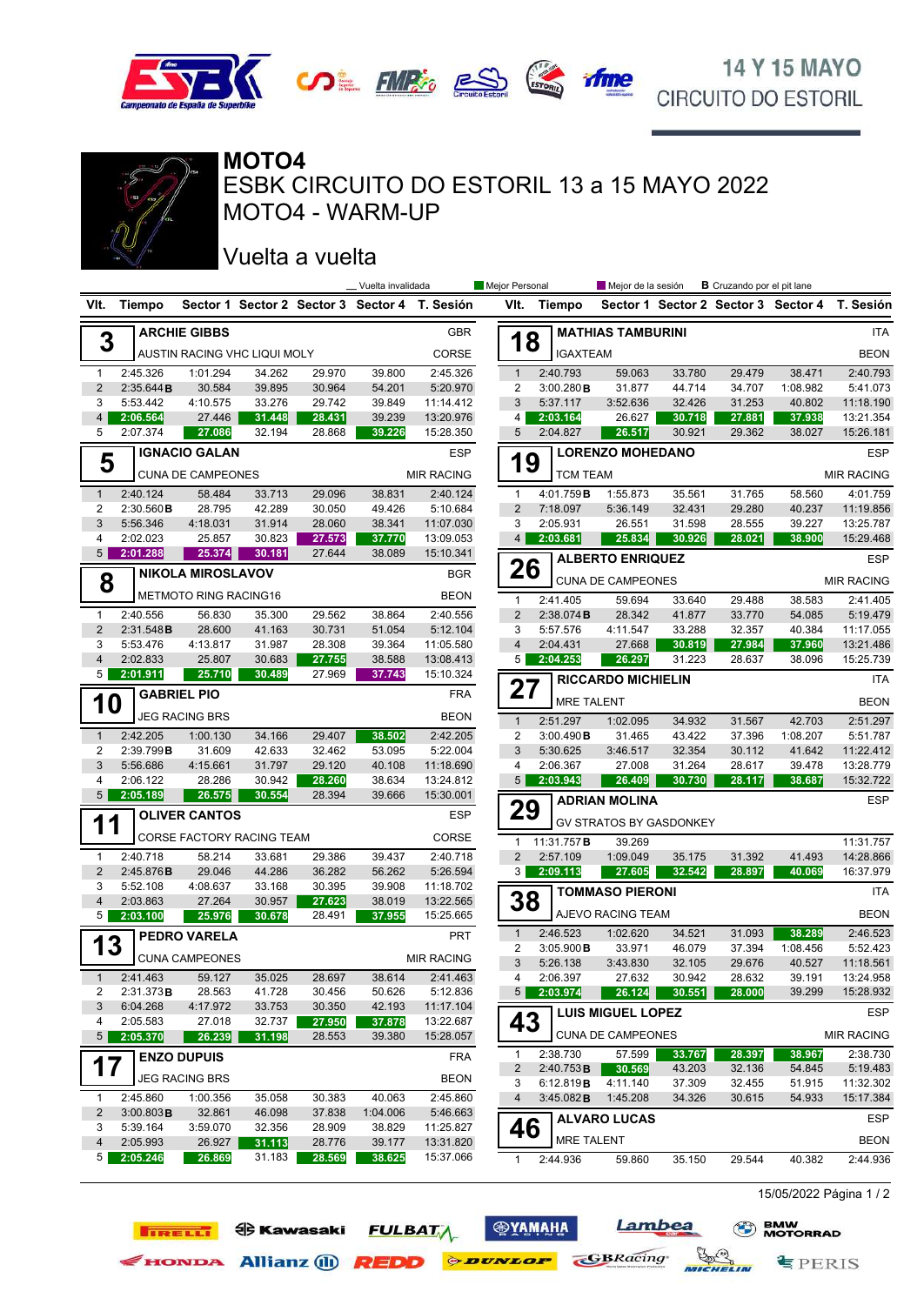



# **14 Y 15 MAYO** CIRCUITO DO ESTORIL



MOTO4 - WARM-UP ESBK CIRCUITO DO ESTORIL 13 a 15 MAYO 2022 **MOTO4**

# Vuelta a vuelta

**ed Kawasaki** 

EHONDA Allianz (1) **REDD** *PUNLOP* 

**TRELL!** 

|                         |                       |                           |                              | Mejor Personal<br>Mejor de la sesión<br>_Vuelta invalidada |                    |                                               |                         | <b>B</b> Cruzando por el pit lane |                             |                  |                  |                                               |                        |
|-------------------------|-----------------------|---------------------------|------------------------------|------------------------------------------------------------|--------------------|-----------------------------------------------|-------------------------|-----------------------------------|-----------------------------|------------------|------------------|-----------------------------------------------|------------------------|
| VIt.                    | <b>Tiempo</b>         |                           |                              |                                                            |                    | Sector 1 Sector 2 Sector 3 Sector 4 T. Sesión |                         | VIt. Tiempo                       |                             |                  |                  | Sector 1 Sector 2 Sector 3 Sector 4 T. Sesión |                        |
| $\overline{2}$          | 3:06.208B             | 32.620                    | 46.915                       | 38.673                                                     | 1:08.000           | 5:51.144                                      | 2                       | 2:33.824 B                        | 26.732                      | 32.921           | 43.793           | 50.378                                        | 5:12.530               |
| 3                       | 5:27.096              | 3:42.998                  | 33.163                       | 30.477                                                     | 40.458             | 11:18.240                                     | $\sqrt{3}$              | 6:12.193                          | 4:34.249                    | 31.360           | 28.020           | 38.564                                        | 11:24.723              |
| 4                       | 2:06.298              | 27.488                    | 31.308                       | 28.400                                                     | 39.102             | 13:24.538                                     | 4                       | 2:04.189                          | 26.490                      | 31.060           | 27.598           | 39.041                                        | 13:28.912              |
| 5                       | 2:05.219              | 26.219                    | 30.774                       | 27.988                                                     | 40.238             | 15:29.757                                     | 5 <sub>1</sub>          | 2:04.011                          | 26.538                      | 30.655           | 28.297           | 38.521                                        | 15:32.923              |
| 48                      |                       | <b>ANDRES GARCIA</b>      |                              |                                                            |                    | <b>ESP</b>                                    | 77                      | <b>JOEL MORA</b>                  |                             |                  |                  |                                               | <b>ESP</b>             |
|                         | <b>IGAXTEAM</b>       |                           |                              |                                                            |                    | <b>BEON</b>                                   |                         |                                   | <b>H43 - AP77 TEAM</b>      |                  |                  |                                               | <b>BEON</b>            |
| $\mathbf{1}$            | 2:45.325              | 1:00.051                  | 35.050                       | 29.739                                                     | 40.485             | 2:45.325                                      | $\mathbf{1}$            | 2:42.657                          | 58.410                      | 34.156           | 30.092           | 39.999                                        | 2:42.657               |
| 2                       | 2:40.050B             | 31.459                    | 40.906                       | 32.826                                                     | 54.859             | 5:25.375                                      | $\overline{\mathbf{c}}$ | 2:41.037B                         | 30.950                      | 40.783           | 32.109           | 57.195                                        | 5:23.694               |
| 3                       | 5:53.245              | 4:08.047                  | 32.478                       | 32.648                                                     | 40.072             | 11:18.620                                     | 3                       | 5:52.927                          | 4:11.028                    | 32.075           | 29.613           | 40.211                                        | 11:16.621              |
| 4<br>5 <sup>5</sup>     | 2:06.151<br>2:03.162  | 27.271<br>26.080          | 31.364<br>30.633             | 28.386<br>27.721                                           | 39.130<br>38.728   | 13:24.771<br>15:27.933                        | 4 <sup>1</sup><br>5     | 2:04.617<br>2:06.346              | 26.238<br>26.550            | 30.842<br>31.069 | 28.748<br>29.515 | 38.789<br>39.212                              | 13:21.238<br>15:27.584 |
|                         |                       |                           |                              |                                                            |                    |                                               |                         |                                   |                             |                  |                  |                                               |                        |
| 49                      |                       | <b>IZAN RODRIGUEZ</b>     |                              |                                                            |                    | <b>ESP</b>                                    | 88                      |                                   | <b>GONÇALO DE MELO</b>      |                  |                  |                                               | <b>PRT</b>             |
|                         | <b>ETG RACING</b>     |                           |                              |                                                            |                    | <b>BEON</b>                                   |                         |                                   | MIGUEL OLIVEIRA RACING TEAM |                  |                  |                                               | <b>BEON</b>            |
| $\mathbf{1}$            | 2:45.953              | 1:01.183                  | 35.535                       | 29.498                                                     | 39.737             | 2:45.953                                      | $\mathbf{1}$            | 2:52.909                          | 1:11.209                    | 33.778           | 28.704           | 39.218                                        | 2:52.909               |
| $\overline{c}$          | 2:58.331B             | 32.309                    | 42.260                       | 35.724                                                     | 1:08.038           | 5:44.284                                      | 2                       | 2:43.041B                         | 28.970                      | 40.229           | 34.267           | 59.575                                        | 5:35.950               |
| 3                       | 5:33.817              | 3:46.110                  | 33.760                       | 33.458                                                     | 40.489             | 11:18.101                                     | $\sqrt{3}$              | 5:48.756                          | 4:09.152                    | 31.990           | 28.798           | 38.816                                        | 11:24.706              |
| $\overline{\mathbf{4}}$ | 2:04.421              | 27.269                    | 31.206                       | 27.854                                                     | 38.092             | 13:22.522                                     | 4                       | 2:04.222                          | 26.466                      | 31.141           | 28.169           | 38.446                                        | 13:28.928              |
| 5                       | 2:04.325              | 26.263                    | 30.810                       | 28.842                                                     | 38.410             | 15:26.847                                     | 5 <sub>1</sub>          | 2:03.890                          | 26.437                      | 30.640           | 28.355           | 38.458                                        | 15:32.818              |
| 55                      |                       |                           | <b>MICHAEL LOUIE SANCHEZ</b> |                                                            |                    | <b>USA</b>                                    | 89                      | <b>ERIC RUZ</b>                   |                             |                  |                  |                                               | <b>ESP</b>             |
|                         |                       |                           | AUSTIN RACING VHC LIQUI MOLY |                                                            |                    | CORSE                                         |                         | SHM44TEAM                         |                             |                  |                  |                                               | <b>MIR RACING</b>      |
| $\mathbf{1}$            | 2:45.017              | 1:00.998                  | 34.684                       | 29.473                                                     | 39.862             | 2:45.017                                      | $\mathbf{1}$            | 2:41.347                          | 58.149                      | 34.326           | 29.706           | 39.166                                        | 2:41.347               |
| $\overline{2}$          | 2:34.919B             | 30.279                    | 37.956                       | 31.702                                                     | 54.982             | 5:19.936                                      | $\overline{\mathbf{c}}$ | 3:09.219B                         | 32.064                      | 45.974           | 36.393           | 1:14.788                                      | 5:50.566               |
| 3                       | 5:58.321              | 4:11.228                  | 33.077                       | 33.526                                                     | 40.490             | 11:18.257                                     | 3                       | 5:40.319                          | 3:59.965                    | 32.337           | 28.735           | 39.282                                        | 11:30.885              |
| 4<br>5                  | 2:03.579<br>2:05.786  | 26.853<br>26.570          | 30.671<br>31.312             | 28.040<br>28.891                                           | 38.015<br>39.013   | 13:21.836<br>15:27.622                        | 4<br>5 <sub>1</sub>     | 2:04.753<br>2:03.836              | 26.614<br>26.187            | 31.058<br>31.028 | 28.223<br>28.199 | 38.858<br>38.422                              | 13:35.638<br>15:39.474 |
|                         |                       |                           |                              |                                                            |                    |                                               |                         |                                   |                             |                  |                  |                                               |                        |
| 57                      |                       | <b>MASON FOSTER</b>       |                              |                                                            |                    | <b>GBR</b>                                    |                         |                                   |                             |                  |                  |                                               |                        |
|                         | <b>BRP RACING</b>     |                           |                              |                                                            |                    | <b>BEON</b>                                   |                         |                                   |                             |                  |                  |                                               |                        |
| $\mathbf{1}$            | 2:46.484              | 1:03.775                  | 33.708                       | 29.770                                                     | 39.231             | 2:46.484                                      |                         |                                   |                             |                  |                  |                                               |                        |
| $\overline{2}$          | 2:56.465B             | 35.763                    | 43.219                       | 35.640                                                     | 1:01.843           | 5:42.949                                      |                         |                                   |                             |                  |                  |                                               |                        |
| 3<br>$\overline{4}$     | 5:31.519<br>2:06.758  | 3:48.564<br>27.148        | 33.358<br>31.749             | 29.495<br>28.710                                           | 40.102<br>39.151   | 11:14.468<br>13:21.226                        |                         |                                   |                             |                  |                  |                                               |                        |
| 5                       | 2:07.015              | 27.031                    | 31.280                       | 29.290                                                     | 39.414             | 15:28.241                                     |                         |                                   |                             |                  |                  |                                               |                        |
|                         |                       | <b>CARMELO BELLUZZO</b>   |                              |                                                            |                    | <b>ITA</b>                                    |                         |                                   |                             |                  |                  |                                               |                        |
| 64                      |                       |                           |                              |                                                            |                    |                                               |                         |                                   |                             |                  |                  |                                               |                        |
|                         | <b>ETG RACING</b>     |                           |                              |                                                            |                    | <b>BEON</b>                                   |                         |                                   |                             |                  |                  |                                               |                        |
| $\mathbf{1}$            | 2:44.568              | 55.165                    | 36.439                       | 32.746                                                     | 40.218             | 2:44.568                                      |                         |                                   |                             |                  |                  |                                               |                        |
| $\overline{2}$<br>3     | 2:53.219B<br>5:46.488 | 33.256<br>3:54.537        | 41.623<br>35.558             | 37.362<br>35.639                                           | 1:00.978<br>40.754 | 5:37.787<br>11:24.275                         |                         |                                   |                             |                  |                  |                                               |                        |
| 4                       | 2:07.610              | 27.564                    | 31.635                       | 28.951                                                     | 39.460             | 13:31.885                                     |                         |                                   |                             |                  |                  |                                               |                        |
|                         | 2:10.942              | 27.180                    | 31.554                       | 32.489                                                     | 39.719             | 15:42.827                                     |                         |                                   |                             |                  |                  |                                               |                        |
|                         |                       | <b>IAROSLAV KARPUSHIN</b> |                              |                                                            |                    | <b>ESP</b>                                    |                         |                                   |                             |                  |                  |                                               |                        |
|                         |                       |                           | AUSTIN RACING VHC LIQUI MOLY |                                                            |                    | CORSE                                         |                         |                                   |                             |                  |                  |                                               |                        |
|                         | 2:44.861              |                           |                              |                                                            |                    |                                               |                         |                                   |                             |                  |                  |                                               |                        |
| 1<br>2                  | 2:59.839B             | 1:00.794<br>30.446        | 34.489<br>42.976             | 29.741<br>37.658                                           | 39.837<br>1:08.759 | 2:44.861<br>5:44.700                          |                         |                                   |                             |                  |                  |                                               |                        |
| 3                       | 5:33.368              | 3:47.750                  | 32.693                       | 31.962                                                     | 40.963             | 11:18.068                                     |                         |                                   |                             |                  |                  |                                               |                        |
| 4                       | 2:03.273              | 26.472                    | 30.562                       | 27.713                                                     | 38.526             | 13:21.341                                     |                         |                                   |                             |                  |                  |                                               |                        |
| 5                       | 2:04.002              | 26.281                    | 31.740                       | 27.939                                                     | 38.042             | 15:25.343                                     |                         |                                   |                             |                  |                  |                                               |                        |
|                         |                       | <b>IZAN IBAÑEZ</b>        |                              |                                                            |                    | <b>ESP</b>                                    |                         |                                   |                             |                  |                  |                                               |                        |
| 76                      | SHM44                 |                           |                              |                                                            |                    | <b>MIR RACING</b>                             |                         |                                   |                             |                  |                  |                                               |                        |
| 1                       | 2:38.706              | 52.864                    | 37.840                       | 28.911                                                     | 39.091             | 2:38.706                                      |                         |                                   |                             |                  |                  |                                               |                        |
|                         |                       |                           |                              |                                                            |                    |                                               |                         |                                   |                             |                  |                  |                                               |                        |

**ФУАМАНА** 

**FULBATA** 

Lambea

MICHELIN

**GBRacing** 

 $\equiv$  PERIS

**BMW**<br>MOTORRAD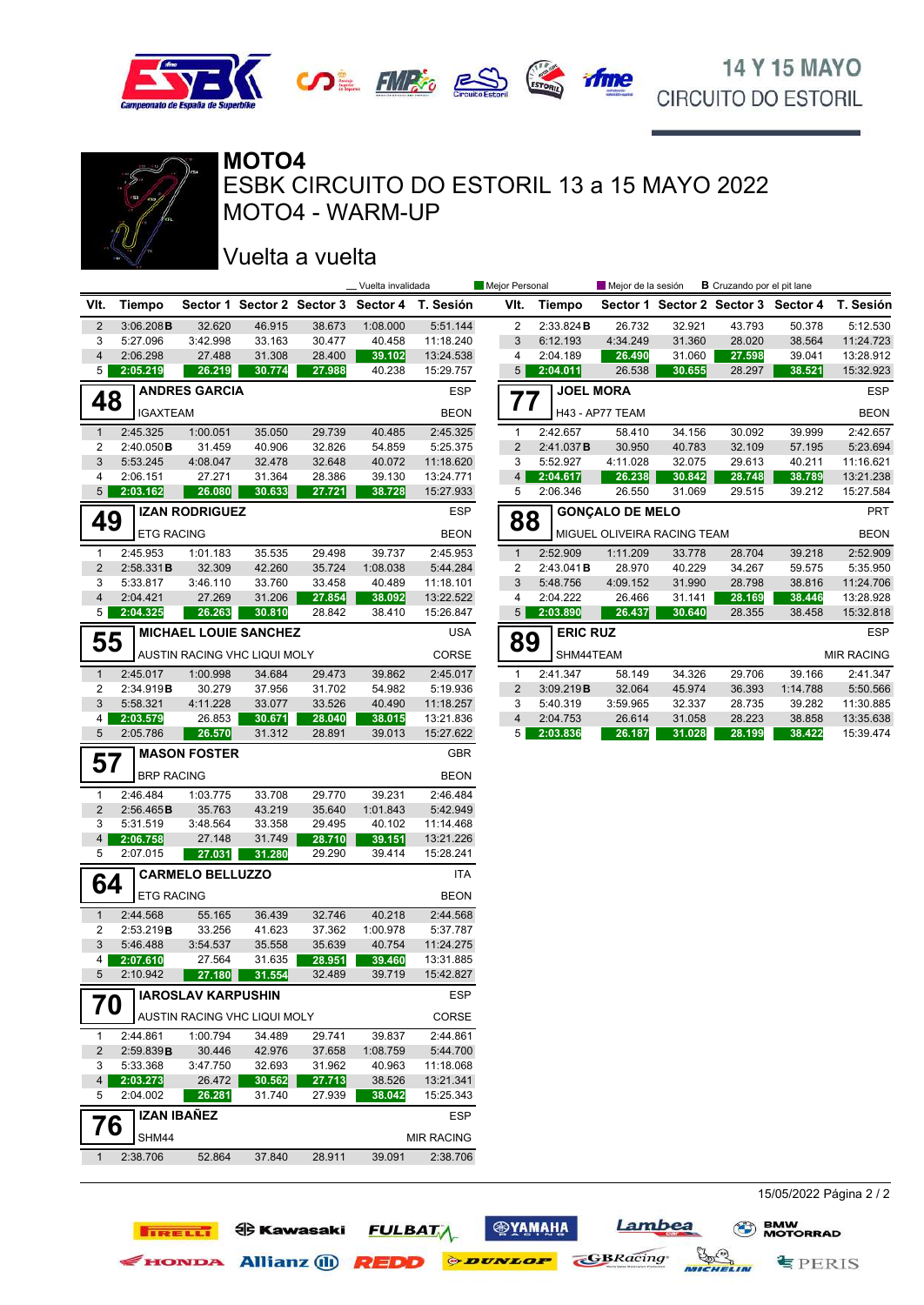





#### ESBK CIRCUITO DO ESTORIL 13 a 15 MAYO 2022 **MOTO4** Después de MOTO4 - WARM-UP

#### Velociad máxima del evento

| Nº Piloto                   | Equipo                              | Moto              | Clase | V.Max | VIt.           | Sesión                    |
|-----------------------------|-------------------------------------|-------------------|-------|-------|----------------|---------------------------|
| 55 MICHAEL LOUIE SANCHEZ    | AUSTIN RACING VHC LIQUI MOLY        | CORSE             |       | 189.0 | 4              | <b>MOTO4 - ENTRENAMIE</b> |
| <b>77 JOEL MORA</b>         | <b>H43 - AP77 TEAM</b>              | <b>BEON</b>       |       | 188.6 | 4              | <b>MOTO4 - ENTRENAMIE</b> |
| 70 IAROSLAV KARPUSHIN       | AUSTIN RACING VHC LIQUI MOLY        | CORSE             |       | 187.7 | 3              | <b>MOTO4 - ENTRENAMIE</b> |
| <b>5 IGNACIO GALAN</b>      | <b>CUNA DE CAMPEONES</b>            | <b>MIR RACING</b> |       | 186.4 | 8              | <b>MOTO4 - ENTRENAMIE</b> |
| <b>13 PEDRO VARELA</b>      | <b>CUNA CAMPEONES</b>               | <b>MIR RACING</b> |       | 186.1 | 2              | <b>MOTO4 - ENTRENAMIE</b> |
| <b>18 MATHIAS TAMBURINI</b> | <b>IGAXTEAM</b>                     | <b>BEON</b>       |       | 185.8 | 5              | <b>MOTO4 - ENTRENAMIE</b> |
| 27 RICCARDO MICHIELIN       | <b>MRE TALENT</b>                   | <b>BEON</b>       |       | 185.8 | 8              | <b>MOTO4 - ENTRENAMIE</b> |
| <b>8 NIKOLA MIROSLAVOV</b>  | <b>METMOTO RING RACING16</b>        | <b>BEON</b>       |       | 185.8 | 6              | <b>MOTO4 - ENTRENAMIE</b> |
| <b>10 GABRIEL PIO</b>       | <b>JEG RACING BRS</b>               | <b>BEON</b>       |       | 184.8 | 2              | MOTO4 - WARM-UP           |
| <b>46 ALVARO LUCAS</b>      | <b>MRE TALENT</b>                   | <b>BEON</b>       |       | 184.8 | 8              | <b>MOTO4 - ENTRENAMIE</b> |
| <b>48 ANDRES GARCIA</b>     | <b>IGAXTEAM</b>                     | <b>BEON</b>       |       | 184.8 | 4              | <b>MOTO4 - ENTRENAMIE</b> |
| <b>15 ALEX LLINARES</b>     | <b>CUNA DE CAMPEONES</b>            | <b>MIR RACING</b> |       | 184.2 | 2              | MOTO4 - CARRERA 1         |
| <b>38 TOMMASO PIERONI</b>   | AJEVO RACING TEAM                   | <b>BEON</b>       |       | 184.2 | 13             | <b>MOTO4 - ENTRENAMIE</b> |
| <b>43 LUIS MIGUEL LOPEZ</b> | <b>CUNA DE CAMPEONES</b>            | <b>MIR RACING</b> |       | 184.2 | 4              | MOTO4 - CARRERA 1         |
| <b>49 IZAN RODRIGUEZ</b>    | <b>ETG RACING</b>                   | <b>BEON</b>       |       | 183.6 | 2              | MOTO4 - WARM-UP           |
| <b>3 ARCHIE GIBBS</b>       | <b>AUSTIN RACING VHC LIQUI MOLY</b> | <b>CORSE</b>      |       | 183.3 | 13             | <b>MOTO4 - ENTRENAMIE</b> |
| <b>11 OLIVER CANTOS</b>     | <b>CORSE FACTORY RACING TEAM</b>    | CORSE             |       | 183.0 | 8              | <b>MOTO4 - ENTRENAMIE</b> |
| <b>26 ALBERTO ENRIQUEZ</b>  | <b>CUNA DE CAMPEONES</b>            | <b>MIR RACING</b> |       | 182.1 | 11             | MOTO4 - CARRERA 1         |
| <b>57 MASON FOSTER</b>      | <b>BRP RACING</b>                   | <b>BEON</b>       |       | 181.8 | 10             | MOTO4 - CARRERA 1         |
| <b>64 CARMELO BELLUZZO</b>  | <b>ETG RACING</b>                   | <b>BEON</b>       |       | 181.8 | 5              | MOTO4 - CARRERA 1         |
| 76 IZAN IBAÑEZ              | SHM44                               | <b>MIR RACING</b> |       | 181.5 | 9              | <b>MOTO4 - ENTRENAMIE</b> |
| <b>17 ENZO DUPUIS</b>       | <b>JEG RACING BRS</b>               | <b>BEON</b>       |       | 181.2 | 3              | <b>MOTO4 - ENTRENAMIE</b> |
| <b>29 ADRIAN MOLINA</b>     | <b>GV STRATOS BY GASDONKEY</b>      |                   |       | 181.2 | 4              | MOTO4 - CARRERA 1         |
| 89 ERIC RUZ                 | SHM44TEAM                           | <b>MIR RACING</b> |       | 181.2 | 9              | <b>MOTO4 - ENTRENAMIE</b> |
| <b>88 GONÇALO DE MELO</b>   | MIGUEL OLIVEIRA RACING TEAM         | <b>BEON</b>       |       | 179.7 | 4              | <b>MOTO4 - ENTRENAMIE</b> |
| <b>19 LORENZO MOHEDANO</b>  | <b>TCM TEAM</b>                     | <b>MIR RACING</b> |       | 176.0 | $\overline{4}$ | MOTO4 - WARM-UP           |
|                             |                                     |                   |       |       |                |                           |

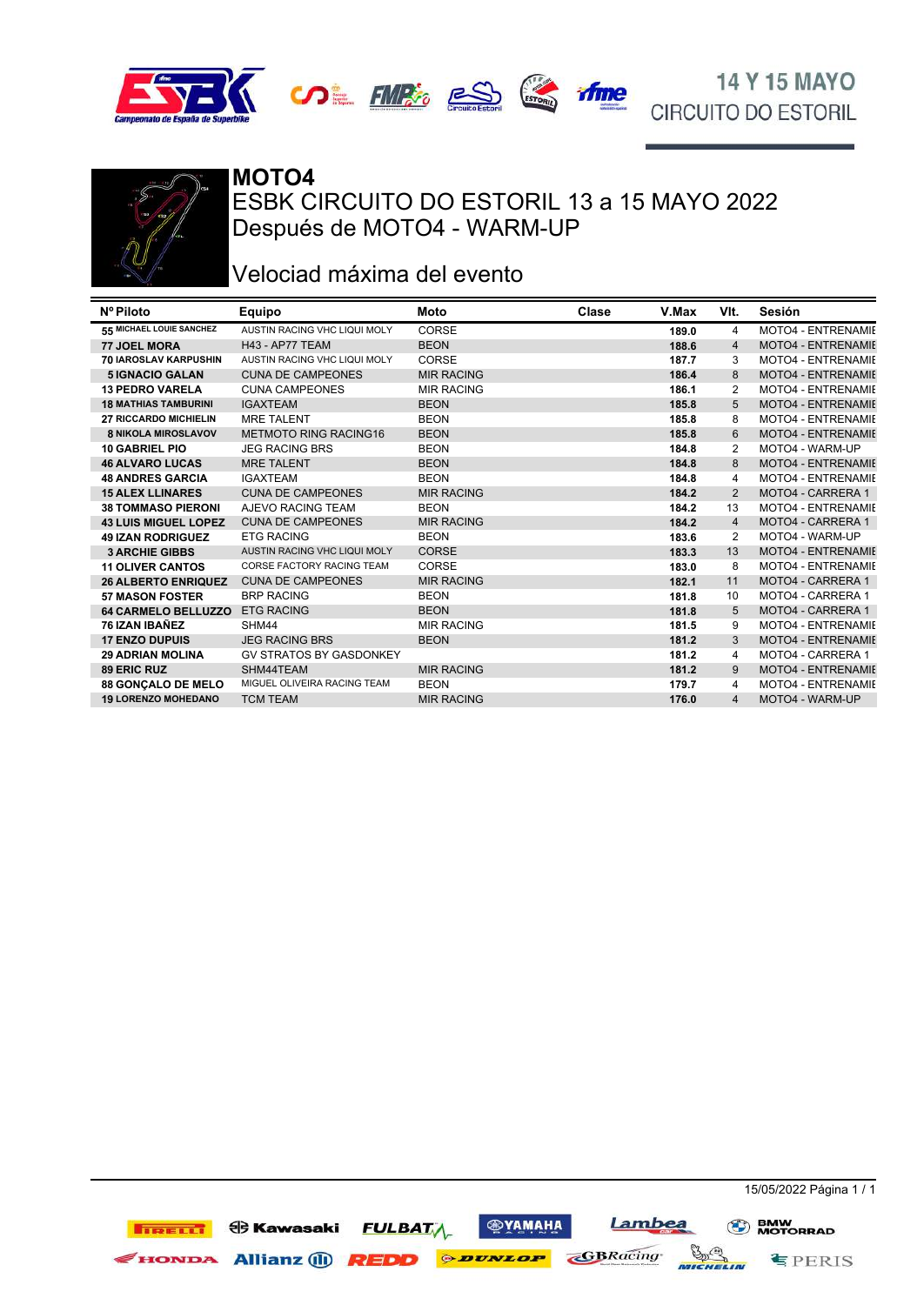





# **MOTO4**

MOTO4 - WARM-UP ESBK CIRCUITO DO ESTORIL 13 a 15 MAYO 2022

## Secuencia de vueltas rápidas

| T. Sesión | Nº Piloto                  | Equipo                       | Moto        | Clase | Tiempo   | Km/h  | VIt.           |
|-----------|----------------------------|------------------------------|-------------|-------|----------|-------|----------------|
| 13:08.413 | <b>8 NIKOLA MIROSLAVOV</b> | <b>METMOTO RING RACING16</b> | <b>BEON</b> |       | 2:02.833 | 122.6 |                |
| 13:09.053 | <b>5 IGNACIO GALAN</b>     | <b>CUNA DE CAMPEONES</b>     | MIR RACING  |       | 2:02.023 | 123.4 | $\overline{4}$ |
| 15:10.324 | <b>8 NIKOLA MIROSLAVOV</b> | <b>METMOTO RING RACING16</b> | <b>BEON</b> |       | 2:01.911 | 123.5 | 5              |
| 15:10.341 | 5 IGNACIO GALAN            | CUNA DE CAMPEONES            | MIR RACING  |       | 2:01.288 | 124.1 | 5              |

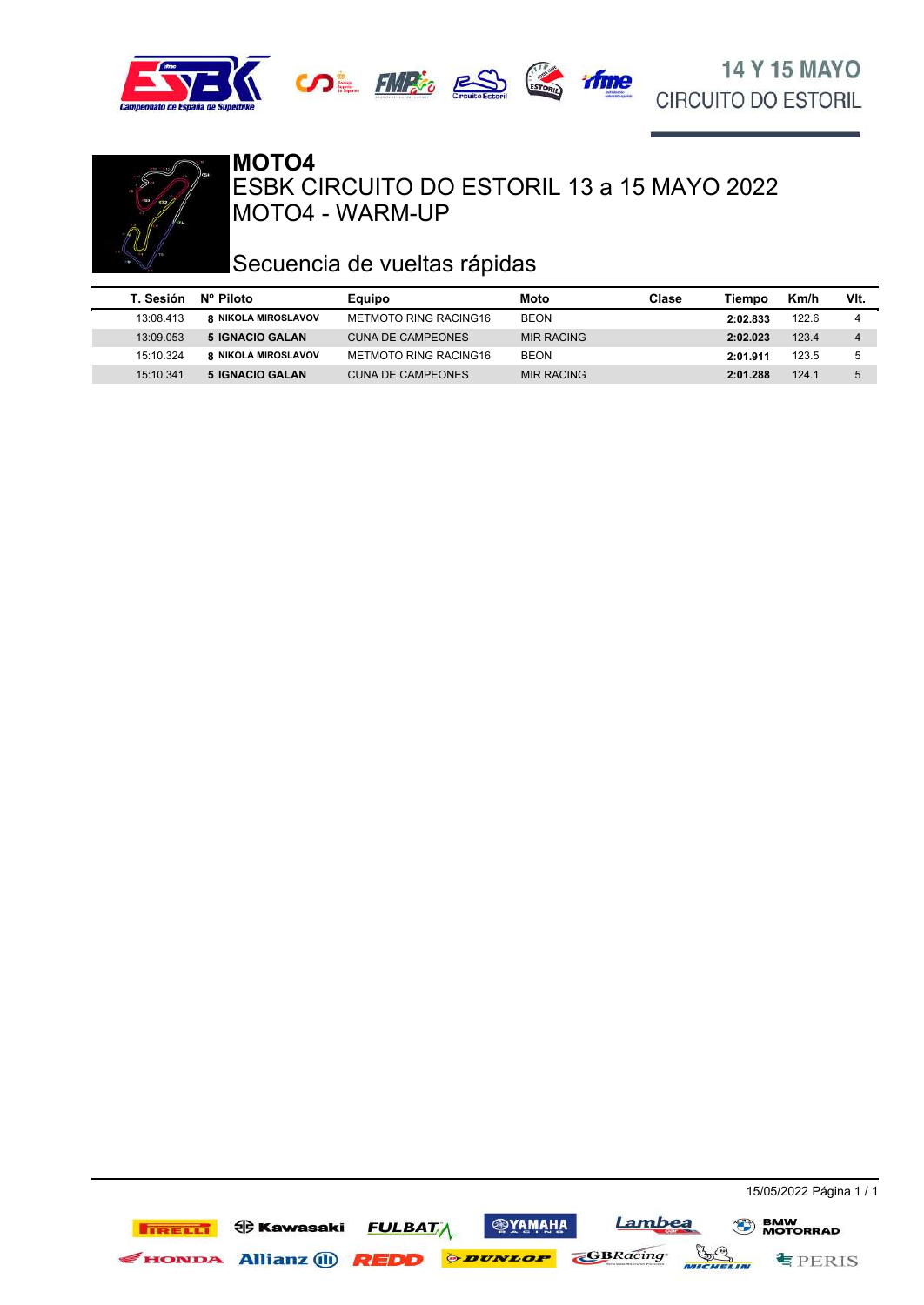



## **14 Y 15 MAYO CIRCUITO DO ESTORIL**

## **MOTO4**

MOTO4 - WARM-UP ESBK CIRCUITO DO ESTORIL 13 a 15 MAYO 2022

## Mejores tiempos de sector

|                | Sector 1       |               | Sector 2        |        | Sector 3       |        | Sector 4       |        |                |    | Vuelta      | Mejor           |
|----------------|----------------|---------------|-----------------|--------|----------------|--------|----------------|--------|----------------|----|-------------|-----------------|
| Pos            | Nº Piloto      | <b>Tiempo</b> | Nº Piloto       | Tiempo | Nº Piloto      | Tiempo | Nº Piloto      | Tiempo | Pos Nº         |    | Ideal       | Vuelta          |
| 1              | 5 I.GALAN      | 25.374        | 5 I.GALAN       | 30.181 | 5 I.GALAN      | 27.573 | 8 N.MIROSLAVOV | 37.743 | 1              |    | 5 2:00.898  | 2:01.288<br>(1) |
| $\overline{2}$ | 8 N.MIROSLAVOV | 25.710        | 8 N.MIROSLAVOV  | 30.489 | 76 I.IBAÑEZ    | 27.598 | 5 I.GALAN      | 37.770 | $\mathbf{2}$   |    | 8 2:01.697  | 2:01.911<br>(2) |
| 3              | 19 L.MOHEDANO  | 25.834        | 38 T.PIERONI    | 30.551 | 11 O.CANTOS    | 27.623 | 13 P.VARELA    | 37.878 | 3              | 11 | 2:02.232    | 2:03.100<br>(3) |
| 4              | 11 O.CANTOS    | 25.976        | 10 G.PIO        | 30.554 | 70 I.KARPUSHIN | 27.713 | 18 M.TAMBURINI | 37.938 | $\overline{4}$ | 70 | 2:02.598    | 2:03.273<br>(6) |
| 5              | 48 A.GARCIA    | 26.080        | 70 I.KARPUSHIN  | 30.562 | 48 A.GARCIA    | 27.721 | 11 O.CANTOS    | 37.955 | 5              | 38 | 2:02.964    | 2:03.974 (12)   |
| 6              | 38 T.PIERONI   | 26.124        | 48 A.GARCIA     | 30.633 | 8 N.MIROSLAVOV | 27.755 | 26 A.ENRIQUEZ  | 37.960 | 6              |    | 49 2:03.019 | 2:04.325(15)    |
| 7              | 89 E.RUZ       | 26.187        | 88 G.DE MELO    | 30.640 | 49 I.RODRIGUEZ | 27.854 | 55 M.SANCHEZ   | 38.015 |                | 18 | 2:03.054    | $2:03.164$ (5)  |
| 8              | 46 A.LUCAS     | 26.219        | 76 I.IBAÑEZ     | 30.655 | 18 M.TAMBURINI | 27.881 | 70 I.KARPUSHIN | 38.042 | 8              |    | 26 2:03.060 | 2:04.253(14)    |
| 9              | 77 J.MORA      | 26.238        | 55 M.SANCHEZ    | 30.671 | 13 P.VARELA    | 27.950 | 49 I.RODRIGUEZ | 38.092 | 9              |    | 48 2:03.162 | $2:03.162$ (4)  |
| 10             | 13 P.VARELA    | 26.239        | 11 O.CANTOS     | 30.678 | 26 A.ENRIQUEZ  | 27.984 | 38 T.PIERONI   | 38.289 | 10             |    | 76 2:03.264 | 2:04.011 (13)   |
| 11             | 49 I.RODRIGUEZ | 26.263        | 18 M.TAMBURINI  | 30.718 | 46 A.LUCAS     | 27.988 | 89 E.RUZ       | 38.422 | 11             | 13 | 2:03.265    | 2:05.370 (20)   |
| 12             | 70 I.KARPUSHIN | 26.281        | 27 R.MICHIELIN  | 30.730 | 38 T.PIERONI   | 28,000 | 88 G.DE MELO   | 38.446 | 12             |    | 55 2:03.296 | 2:03.579<br>(7) |
| 13             | 26 A.ENRIQUEZ  | 26.297        | 46 A.LUCAS      | 30.774 | 19 L.MOHEDANO  | 28.021 | 10 G.PIO       | 38.502 | 13             | 19 | 2:03.681    | 2:03.681<br>(8) |
| 14             | 27 R.MICHIELIN | 26.409        | 49 I.RODRIGUEZ  | 30.810 | 55 M.SANCHEZ   | 28.040 | 76 I.IBAÑEZ    | 38.521 | 14             |    | 88 2:03.692 | 2:03.890 (10)   |
| 15             | 88 G.DE MELO   | 26.437        | 26 A.ENRIQUEZ   | 30.819 | 27 R.MICHIELIN | 28.117 | 17 E.DUPUIS    | 38.625 | 15             |    | 89 2:03.836 | $2:03.836$ (9)  |
| 16             | 76 I.IBAÑEZ    | 26.490        | 77 J.MORA       | 30.842 | 88 G.DE MELO   | 28.169 | 27 R.MICHIELIN | 38.687 | 16             |    | 10 2:03.891 | 2:05.189 (17)   |
| 17             | 18 M.TAMBURINI | 26.517        | 19 L.MOHEDANO   | 30.926 | 89 E.RUZ       | 28.199 | 48 A.GARCIA    | 38.728 | 17             | 27 | 2:03.943    | 2:03.943 (11)   |
| 18             | 55 M.SANCHEZ   | 26.570        | <b>89 E.RUZ</b> | 31.028 | 10 G.PIO       | 28.260 | 77 J.MORA      | 38.789 | 18             |    | 46 2:04.083 | 2:05.219 (18)   |
| 19             | 10 G.PIO       | 26.575        | 17 E.DUPUIS     | 31.113 | 43 L.LOPEZ     | 28.397 | 19 L.MOHEDANO  | 38.900 | 19             | 77 | 2:04.617    | 2:04.617 (16)   |
| 20             | 17 E.DUPUIS    | 26.869        | 13 P.VARELA     | 31.198 | 3 A.GIBBS      | 28.431 | 43 L.LOPEZ     | 38.967 | 20             | 17 | 2:05.176    | 2:05.246 (19)   |
| 21             | 57 M.FOSTER    | 27.031        | 57 M.FOSTER     | 31.280 | 17 E.DUPUIS    | 28.569 | 46 A.LUCAS     | 39.102 | 21             | 57 | 2:06.172    | 2:06.758 (22)   |
| 22             | 3 A.GIBBS      | 27.086        | 3 A.GIBBS       | 31.448 | 57 M.FOSTER    | 28.710 | 57 M.FOSTER    | 39.151 | 22             |    | 3 2:06.191  | 2:06.564(21)    |
| 23             | 64 C.BELLUZZO  | 27.180        | 64 C.BELLUZZO   | 31.554 | 77 J.MORA      | 28.748 | 3 A.GIBBS      | 39.226 | 23             | 64 | 2:07.145    | 2:07.610 (23)   |
| 24             | 29 A.MOLINA    | 27.605        | 29 A.MOLINA     | 32.542 | 29 A.MOLINA    | 28.897 | 64 C.BELLUZZO  | 39.460 | 24             |    | 29 2:09.113 | 2:09.113 (24)   |
| 25             | 43 L.LOPEZ     | 30.569        | 43 L.LOPEZ      | 33.767 | 64 C.BELLUZZO  | 28.951 | 29 A.MOLINA    | 40.069 | 25             |    | 43 2:11.700 |                 |